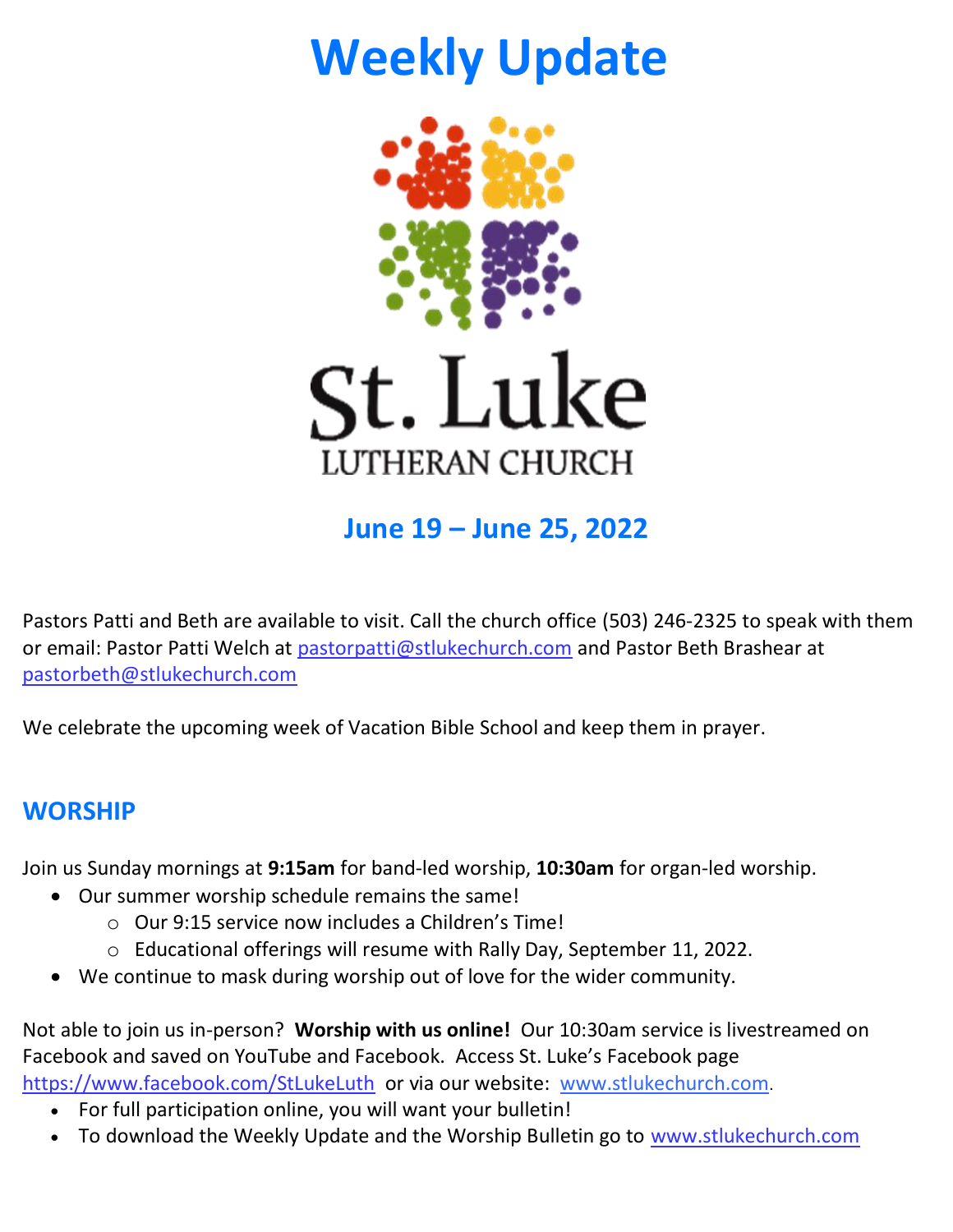**Prayer Pause** livestreamed **Wednesdays at 4:00pm** on Facebook.

**Prayers for the Departed: Ray Enquist, Gay Brashear, Evelyn Bowlby, Kevin Fromm, Larry Martini**

**Prayer List**: **Sue Enquist and family on the passing of Ray Enquist, James Ferguson** (surgery, grandson of Julie and John Ferguson), **Michael Stabeno, Gary Caster** (Tremper family)**, Dave Reynolds, Khaya Mahlangu** (relative of Urah Boka), **David Osenberg, Meri Alrick** (foot surgery), **Lawrence Carasco**, **Rob Bremmer** (heart surgery) younger brother of June Bremmer, **Erik Johnson** (leukemia), son of **Margaret** and **Vern Johnson**, **Carolyn Jackson** (hospice), **Michael Butler** (cancer and surgery), **Lisa Ring** (surgery for cancer), **Elaine Woodward**, **Gary Hofsommer**, **Dave Simmons** (cancer), Patty Farrell's mother and family, David Haynes' mother Priscilla, **Joanne Haynes**, **John Jessen**, **Hal Yackley**, **Georgann Dustan**, **Henry Heuer**, **Will Heuer**, **Dee Mills**, **Jeremy Eckhardt** and those incarcerated.

# **CONNECT**

*Beginning today,* our Sunday morning education ministries – Children's Ministry, Middle School Ministries, SLY (High School Ministries), Parent Group, Exploring Scriptures Together and the nursery take a summer sabbatical and resume with **Rally Day festivities on September 11, 2022**. Thanks to everyone who made this a fantastic year of education and care for all ages!

**Welcome our new Director of Music Ministry** with a card! Gerry Brenes begins on July 1, and we want to welcome him warmly! You can write the card then mail it to Gerry Brenes c/o St. Luke or bring it to worship with you and leave it in the basket in the narthex.

# *SAVE THE DATE!*

Next Sunday, June 26th, 11:30 am (following 10:30 am worship), in the narthex and patio.

## **Reception for Judy Willis**

Please join us as we honor Judy's many years of service to St. Luke. Judy will be retiring from her position as Service Coordinator on June 30th. Help us make a joyful noise of thanks and blessing for what Judy has given for the glory of God and love of neighbor!

**SLY Meet and Greet** pizza party at Vermont House on Tuesday, June 21<sup>st</sup> at 6:00 p.m. We have a candidate for the Director of Youth and Service Ministries that we want the youth to meet. Lisa Sickler and Michael Selnick will chaperone.

## **FAB Coffee Hour and Speaker**

The Fifty And Beyond fellowship group will enjoy a coffee hour on **Thursday, June 30th at 10:30am** in the Fellowship Hall. Our speaker is St. Luke member, **Dr. Chantal Carpenter**, whose presentation will be about getting a good sleep as we age. Join us!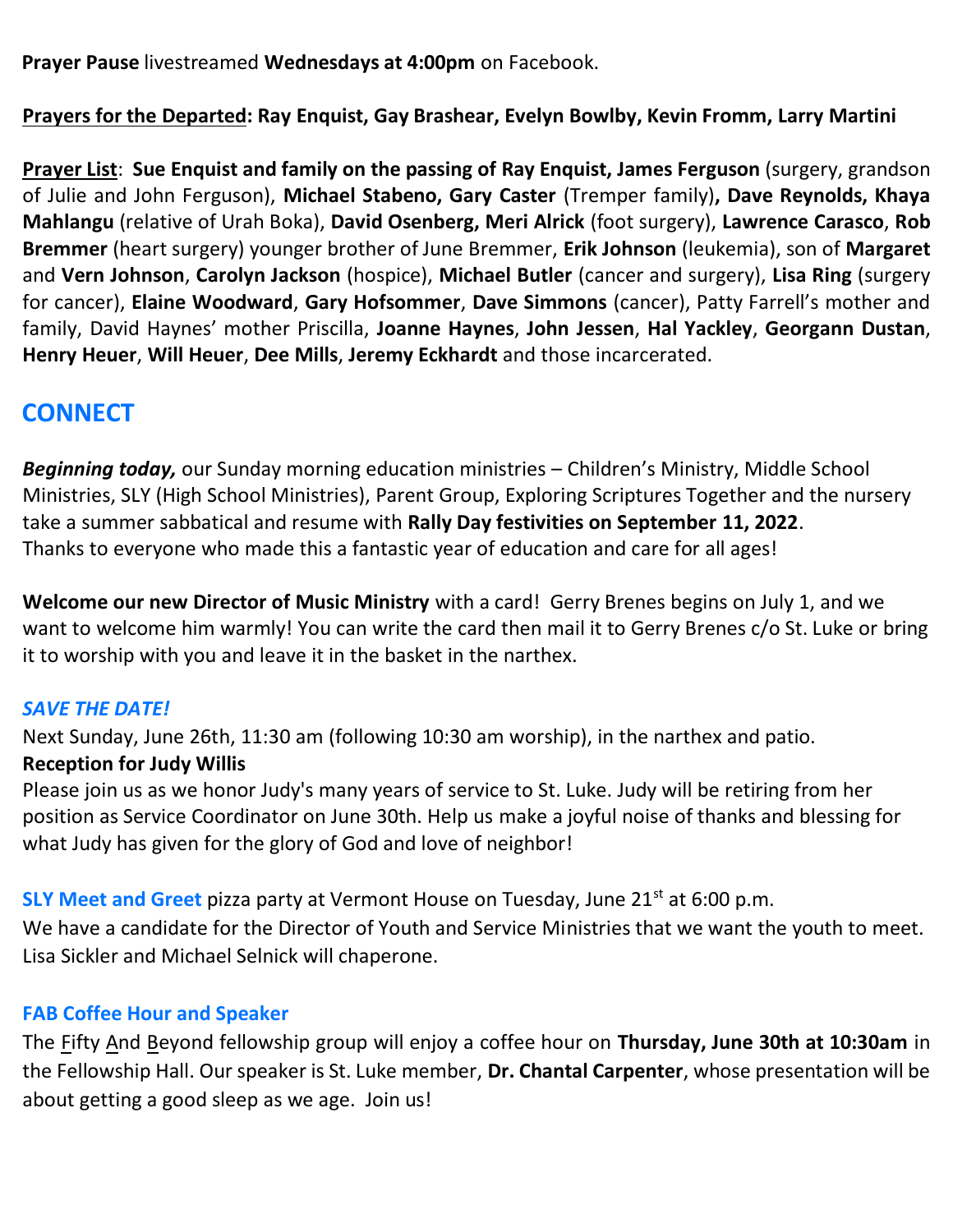## **Men's Bible Study: Tuesdays at 7am** via Zoom

Studying: **"***The Universal Christ"* by Richard Rohr.

<https://us02web.zoom.us/j/6169686873?pwd=V3J6c25tYjNKTUFWVktYd1UvK2NNdz09> Meeting ID: 616 968 6873 Passcode: Sunshine Contact: Michael Ford

**Friday Men's Breakfast Bible Study: Fridays at 7am at Miller's Homestead Restaurant**. Join us to study the appointed Bible readings for the coming Sunday. BYOB (Bring your own Bible). Masks required for entering and exiting the restaurant. Contact Mark Dustan (503) 703-1872.

**Women's Bible Study: Tuesdays at 8am** on Zoom. All are welcome! Ever wonder how things in the Bible fit together? Join in and we will share the reading list! <https://us02web.zoom.us/j/501766676?pwd=N1RKSTRTRU96NDdzeE9Ga2ZDeUpMQT0>[9](https://us02web.zoom.us/j/501766676?pwd=N1RKSTRTRU96NDdzeE9Ga2ZDeUpMQT09) ID: 501 766 676 Passcode: 378366

# **SERVE**

# **GRAUER BACK TO SCHOOL PROJECT** ~ **Saturday, August 13**

The Grauer ministry team is excited about our Back-to-School event. Please follow the link below to sign up to serve a shift and help distribute school supplies, clothing and shoes to students in our neighborhood! Questions: contact Julie Gaudette: [grauervol@gmail.com](mailto:grauervol@gmail.com)  <https://www.signupgenius.com/go/10c0c44aaad2ba2f8c61-grauer>

## **St. Luke is Hiring:**

- $\star$  [Piano Accompanist](https://www.stlukechurch.com/piano-accompanist.html)
- **★ Director of Youth and Service Ministries**

If you know someone who might be interested in one of these positions, please direct them to **Job Opportunities on the St. Luke website:**

<https://www.stlukechurch.com/list-of-job-opportunities.html>

## **Serve in worship as an usher or greeter.**

Contact usher coordinator Tom Ludwig at [tom@twigconsulting.com.](mailto:tom@twigconsulting.com)

**Read Scripture or lead the Prayers of the People in worship**! Sign up via "Sign-up Genius": New link for May-August: <https://www.signupgenius.com/go/10C0E48A8AA2FA5FC1-layreaders> or contact Cindy Gibbon at (503) 880-5502.

**Assist with Communion** – on the Sundays when only one pastor is leading our 10:30 service, we need lay leaders to help serve the bread. Please contact Pr. Beth at [pastorbeth@stlukechurch.com](mailto:pastorbeth@stlukechurch.com) if you are interested in doing so!

# **Communion set-up and clean-up:**

<https://www.signupgenius.com/go/8050a4aa9ac22a5fd0-communion1> or Contact: Melody Drangstveit melody.drangstveit@gmail.com Thanks in advance!